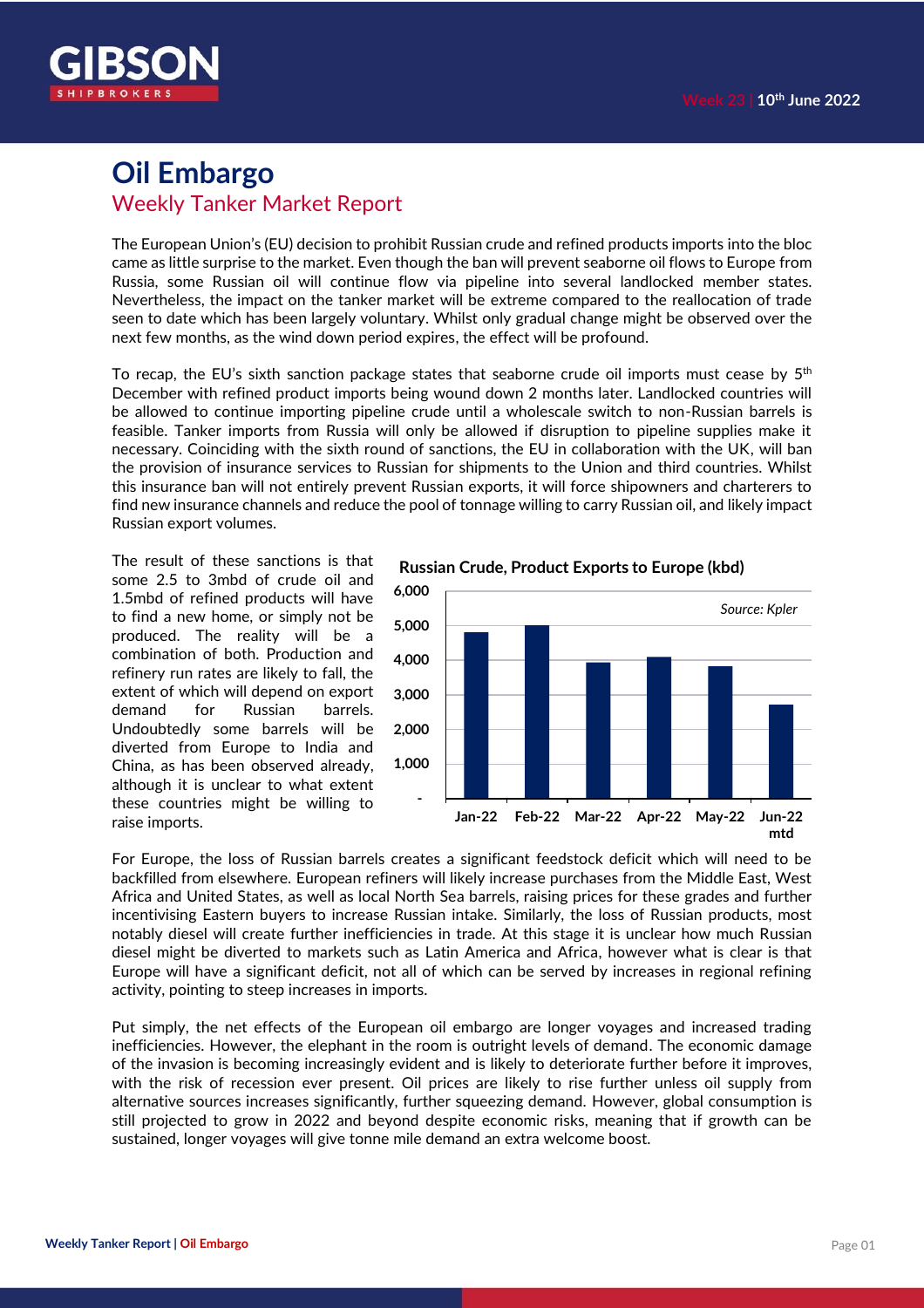# **Crude Oil**

#### **Middle East**

Greek VLCC Owners may have had a little distraction over the last week or so, but the overall market conditions would have put a little dampener on festivities as bunker prices continue to eat deeply into Owners finances. Rates have firmed slightly but that is purely compensatory and as such no real gains have been achieved. Last done to the East is roughly 270,000mt x ws 43.5, with some slight premiums achievable for more expensive ports. Voyages West again remain light and a hypothetical level of around 280,000mt x ws 27 should be achievable for a run to the UKCont (via Suez). A yoyo week for TD23. The list made for good viewing from a Charterers perspective, but a dense end month position has meant rates have rebounded from early week lows of 140,000mt x ws 50 to ws 57.5 for Basrah/UKCont-Med. Charterers looking for both short and long haul East have not been short of willing candidates at near to last done levels, with 130,000mt x ws 95-97.5 being the conference rate. A steady week in the AGulf with a balanced Aframax list and equally balanced level of cargo enquiry. From an initial steady start, it is now looking as though it is slightly tilting more in Charterers favour. A voyage AGulf/East is currently 80,000mt x ws 185 but will be tested down.

#### **West Africa**

VLCC Owners have not had too much to work with this week hence the lack of any real potential movement either up or down but, with some slight optimism emanating from the East we may start to see Owners digging their heels in a little deeper to push for a slight premium over last done, which currently holds at around 260,000mt x ws 45 to the East. Many will be recovering after Posidonia and most will be buoyed as rates remain steadfast with more upside than downside on the cards. An early week replacement cargo was just what Suezmax Owners needed with many tipping a quieter week. A consistent undercurrent of activity, the Oil price rising and an ever-present Americas market this week has led to rates here pushing for WAF/UKCont-Med to 130,000mt x ws 92.5-95 and WAF/East ws 100-102.5. It will be interesting once everyone is back in their seats on Monday morning how we re-assess the lists but Owners and Charterers will both be in positive mood.

#### **Mediterranean**

The week began slowly in the Med, as many people were out of the office travelling and much of the business was being concluded quietly over the lunch table. As the week has progressed the list has tightened and Aframax rates have begun to pop. With Libya looking likely to come fully back online soon and reports of 80,000mt x ws 195 on subs for X-Med this market looks set to firm into next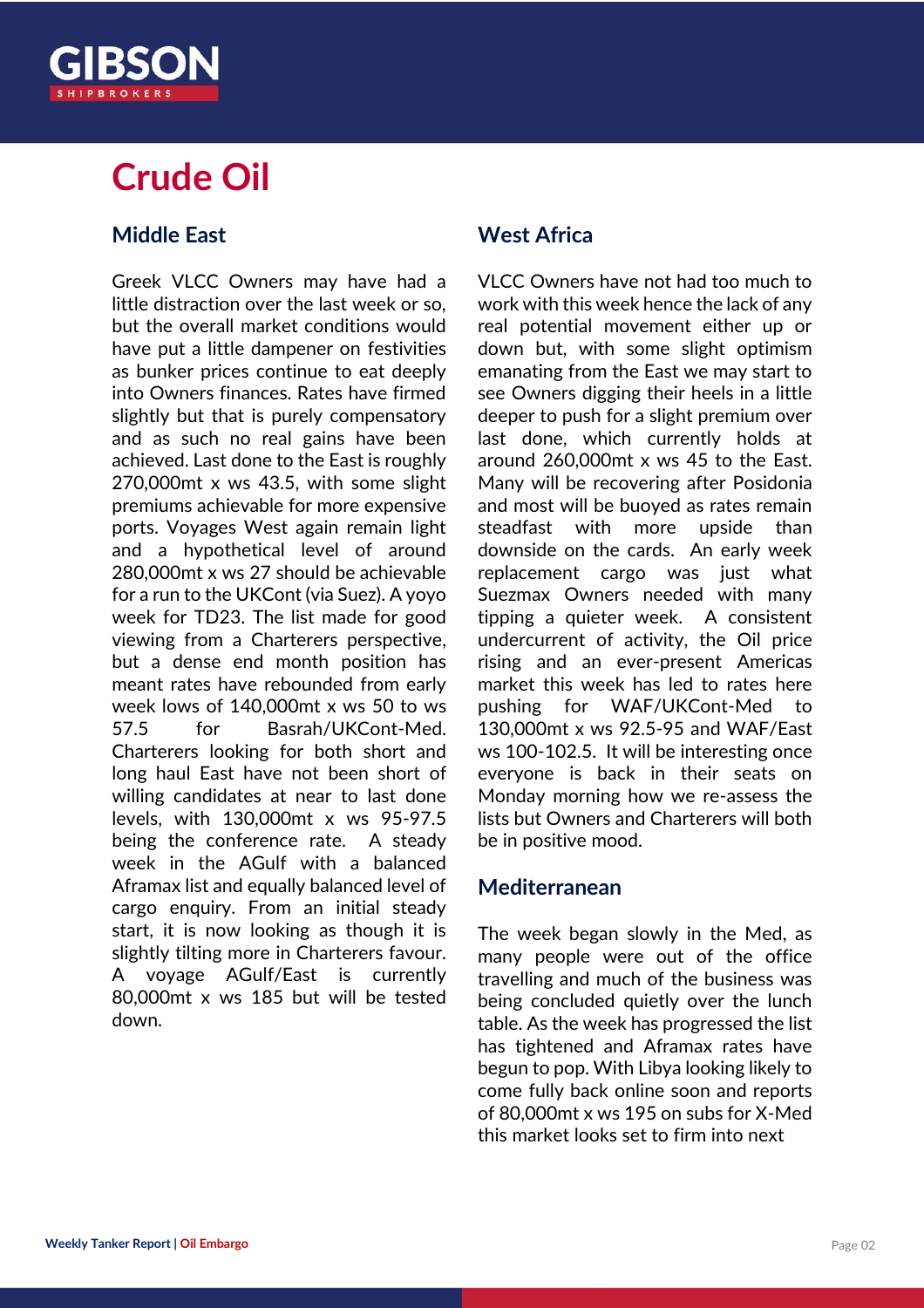

week. Suezmax enquiry levels have been disappointing as rates remain rangebound for the most part. TD6 currently sits where it has been trading of late at 135,000mt x ws 112.5. We may well see a slight bounce in rates due to increases in the bunker prices but there is sufficient tonnage at the moment to meet current demand. Long East runs we would expect to nudge upwards, with CPC/South Korea currently trading at \$4.40-4.50 million, with Libya/Ningbo \$3.75-3.90 million but in need of a test.

#### **US Gulf/Latin America**

Aframax Owners have had to readjust their sights a little as more ships came back into contention and, with only a steady supply of enquiry there was never any pinch points where Owners could capitalise. Last done transatlantic is around 70,000mt x ws 162.5 and for a short upcoast run 70,000mt x ws 180 should be achievable. VLCC interest again has remained on a slow burner and only higher bunker prices have stopped any real decline in levels as naturally placed Western positions should give Charterers the upper hand when they do come calling.

#### **North Sea**

The North is starting to find some level of stability. As this week has progressed so too has enquiry, which has given something of a sentiment boost to Aframax Owners. Earnings are still low but there is an undercurrent of optimism.

X-North Sea is trading in the 80,000mt x mid ws 140's and Baltic/UKCont in the 100,000mt x mid ws 160s for now but the feeling is that there will be growth going forward.

#### **Crude Tanker Spot Rates**



\*All rates displayed in graphs in terms of WS100 at the time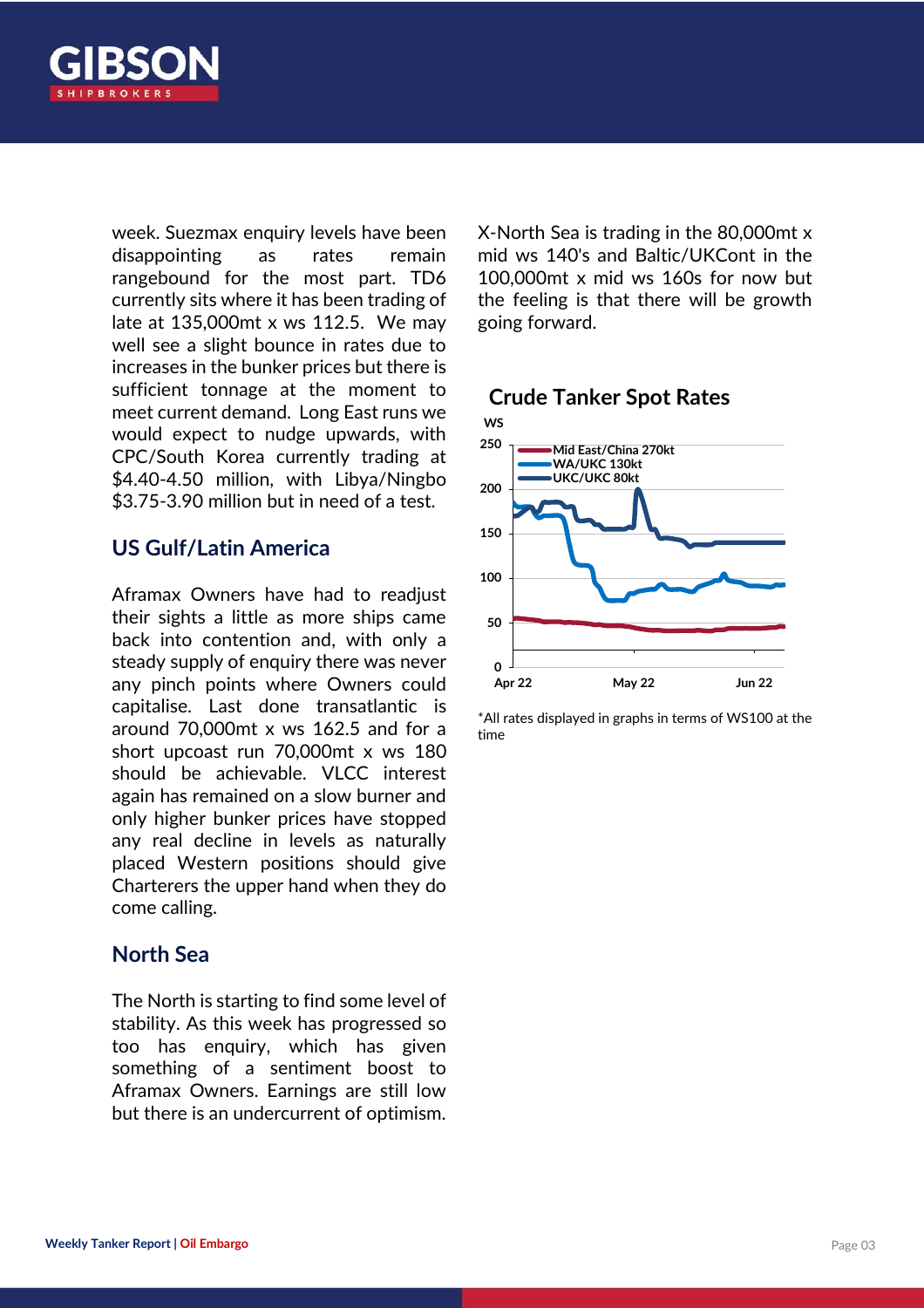

#### **East**

An incredibly busy week for the MR with over 40 fixtures done. EAF has risen from ws 355 to ws 415. Most Owners as we finish the week are offering ws 450 to fix or in some cases ws 500. With the LRs beginning a resurgence, the ceiling on the MRs will continue to rise, so expect next rates to push further into next week.

LRs have seen a step change this week with rates seeing rapid rises across all areas. As was felt last week, Owners just needed a bit of resilience to get through the holidays and Posidonia as the fundamentals always looked sent for a rebound. LR2s have pushed rates for 90,000mt jet AGulf/UKCont to \$4.5 million, up nearly \$1 million on the lowest done and 75,000mt naphtha AGulf/Japan is now ws 215 up some ws 30 points in total. This is not expected to calm down the next week either.

LR1s have seen a similar profile although rates never really dipped in the same way as LR2s. 55,000mt naphtha AGulf/Japan is up ws 20 points at ws 260 and that's for over age tonnage. 60,000mt jet AGulf/UKCont is now \$4.2 million and differentials to USA have also regrouped and are back to \$800k/900k/1.0 million USAC/Caribs and US Gulf. Shorthauls are also on the rise with around \$200k being added to X-AGulf rates now.

#### **Mediterranean**

Owners have done well this week to dig their heels in and keep rates trading sideways at the 30 x ws 410 mark throughout. Enquiry has been slow but seems a few bits have been done behind the scenes and Charterers seem happy to pick off vessels with safe itineraries at this number. Russian Black Sea continues to see high premiums with non-Russian Black Sea ranging from ws 420-500 levels dependent on Charterer.

After what was a fairly quiet start to the week for the Med, MRs we have now seen this market begin to firm off the back of improved TC2 levels and better enquiry. 37 x ws 325 was the call for Med/transatlantic when we began the week and, with many in Posidonia this market was slow to get going but, with TC2 picking up midweek it wasn't long before Med levels followed suit with 37 x ws 390 transatlantic now on subs. WAF is in need of a fresh positive test in light of this transatlantic improvement with around +10 premium expected. A strong end to the week here with Owners bullish.

#### **UK Continent**

Who would've thought there would be a day where we actually called the TC2 market 37 x ws 400! Well that day appeared this week with a sudden opening of the arb midweek partnered with a limited tonnage list saw the majority of open vessels being clipped away and it soon became apparent that Owners held the upper hand. Partnering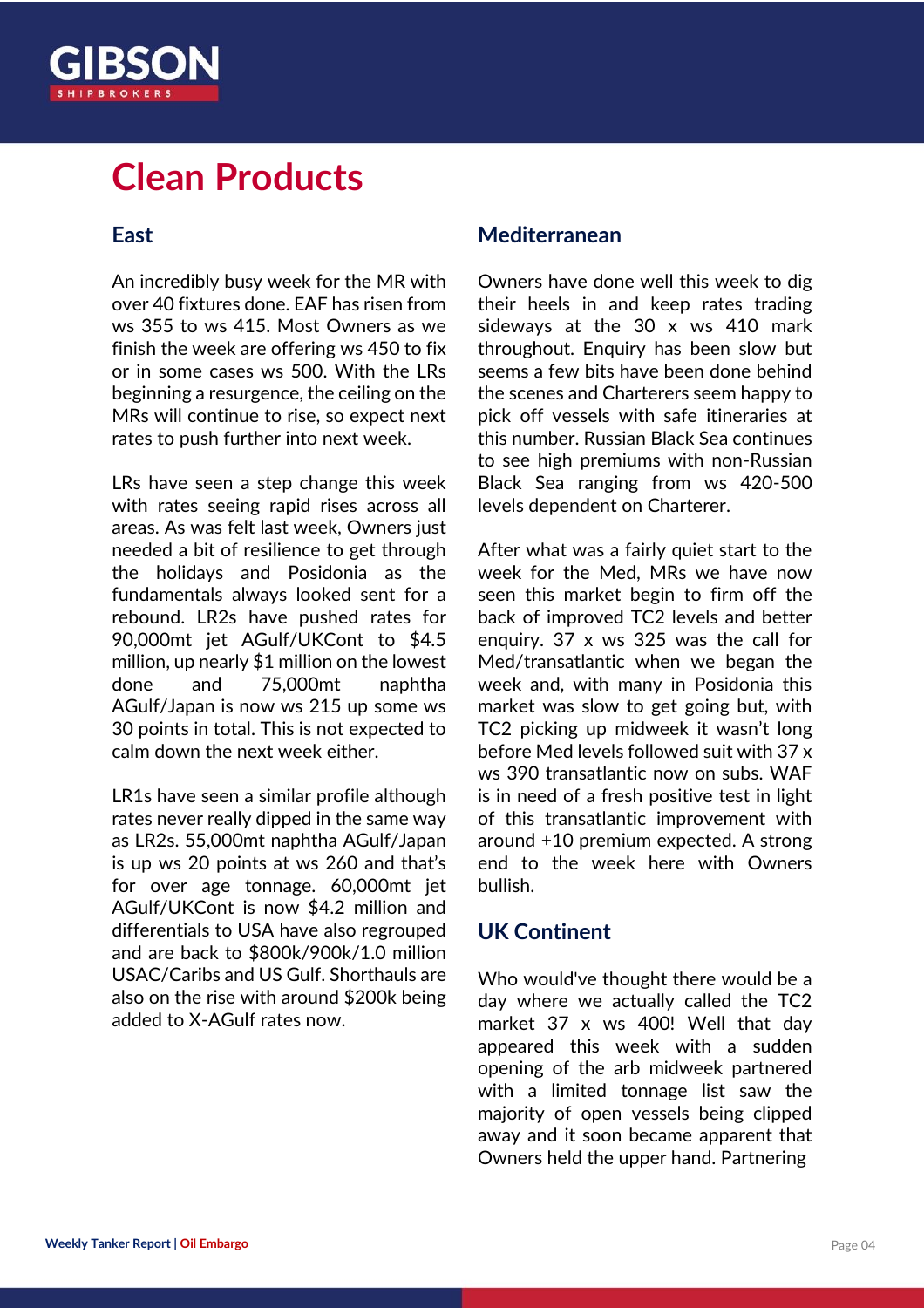

this momentum with some late runners, prompt ships were worth their weight in gold and by Thursday this sky high ws 400 was reached. The second half of the week we saw Charterers pull away as much as they could and this showed in market quoted enquiry, with only a dusting of additional stems appearing to keep Owners spirits high. The start of next week should show a flotilla of ballasters coming this way from the weaker US Gulf market but will only really help Charterers looking to fix off late teen/early 20 dates with negative correction expected, but for now Owners head off into the weekend pinching themselves in hope this all wasn't a dream.

Handy ships continue to be taken under the radar ex Baltic for Russian business mainly via COAs as rates have traded at 30 x ws 425-435 and are entity dependent. The Continent has seen better volumes too as X-UKCont improved to 30 x ws 320 and UKCont/Med in need of a fresh test but should land at 30 x ws 275. Steady ahead.



\*All rates displayed in graphs in terms of WS100 at the time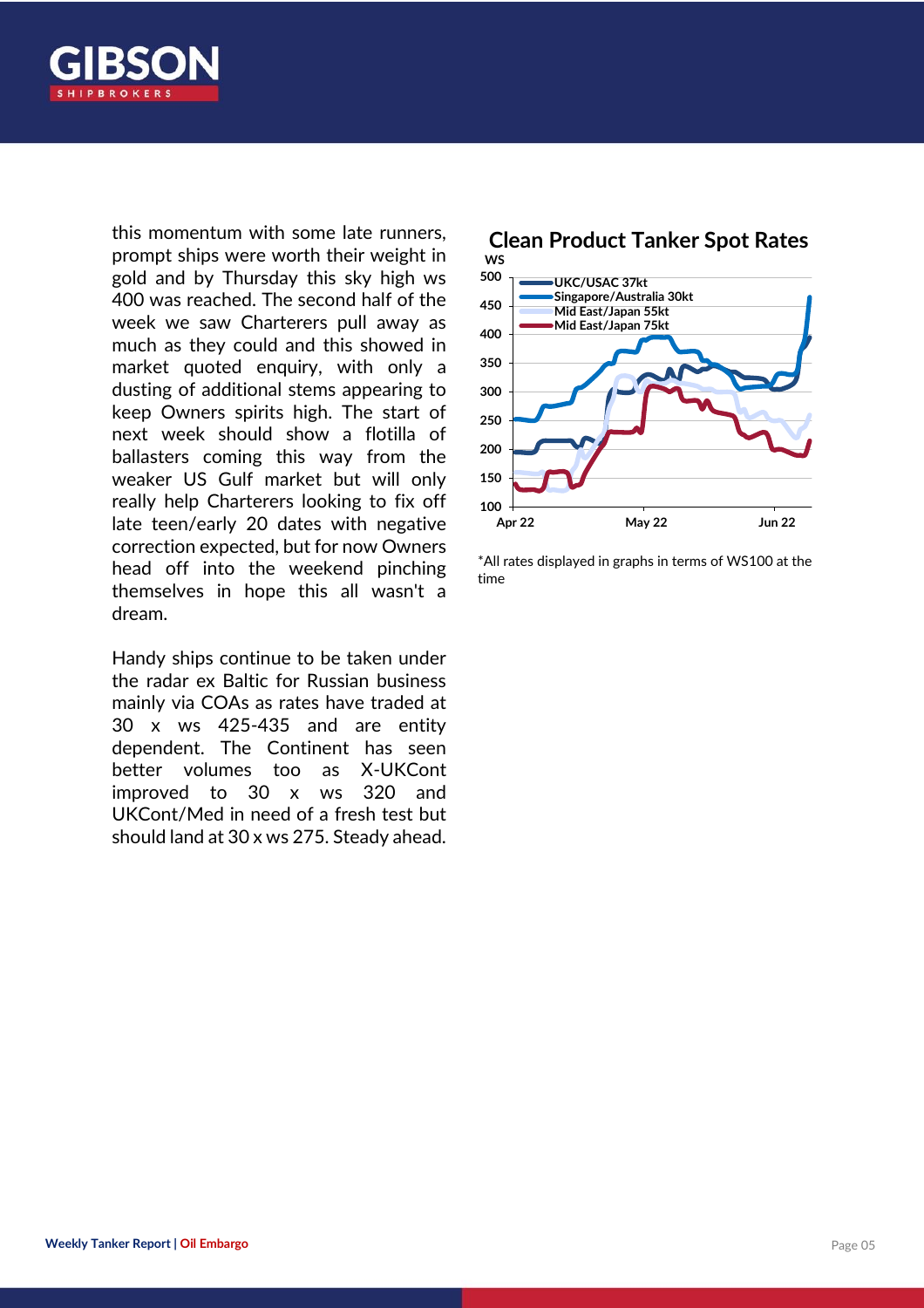

## **Dirty Products**

#### **Handy**

Disruption from the long weekend in London followed by events in Posidonia created an interesting market, where both in the Med and Continent we have seen a change in psychology from Owners as confidence has definitely not been as high. Reductions in both zones have been seen, where units have been competing for business. However, the biggest signaller of trend reversal is perhaps the way the numbers are being kept buried. When the markets are falling, voices are yelling out what's been paid. That said, both the Continent and Med cycles still show many firm underlying factors and the word cycle is very apt right now. With everyone back at their desks next week, we will soon learn if we have seen the bottom.

#### **MR**

Over the past two weeks conditions have been looking slightly more favourable for Charterers in the Med, where Handies have softened. Yet, taking into context where levels have been so firm, any small reductions appear a bit of a reprieve. That said, availability has remained patchy, which is underpinning the sector. In the North, a persistent lack of availability has kept levels completely flat and this trend is likely to continue despite a gap in fixing since levels were last tested.

#### **Panamax**

Again, we are faced with a persistent problem in this sector, where vessels willing transatlantic are scarce. This means that when Charterers have a requirement, their options are very limited. In turn, this is forcing Charterers to look at alternate sizes. Unless a few more backhaul stems from the US are booked or freight values balance out between the US and Europe allowing ballast voyages to look attractive once again, then it's hard to see any short term changes to conditions.





\*All rates displayed in graphs in terms of WS100 at the time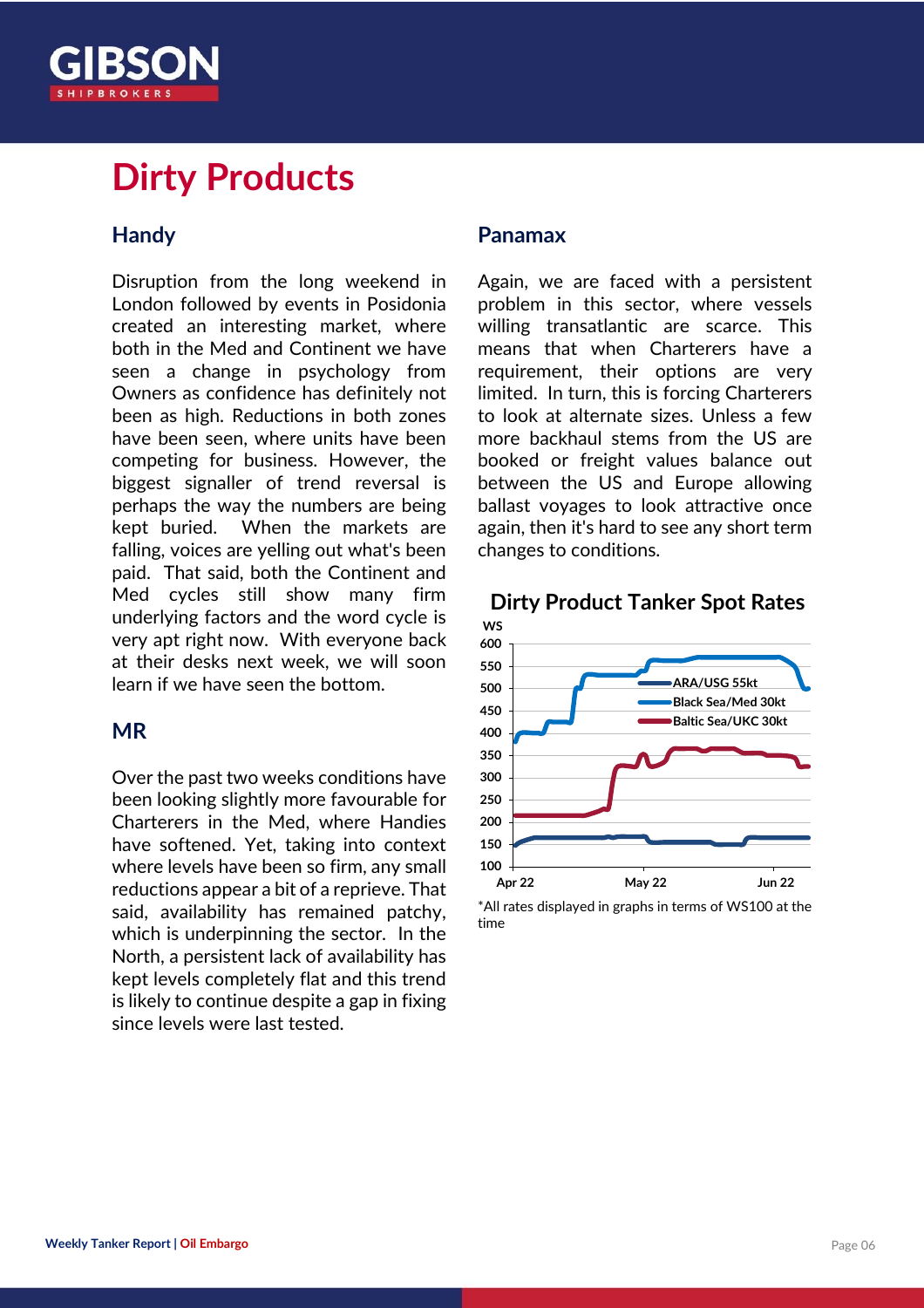

| <b>Dirty Tanker Spot Market Developments - Spot Worldscale</b>                     |                 |                                          |          |           |           |          |                |
|------------------------------------------------------------------------------------|-----------------|------------------------------------------|----------|-----------|-----------|----------|----------------|
|                                                                                    |                 |                                          | wk on wk | June      | June      | Last     | <b>FFA</b>     |
|                                                                                    |                 |                                          | change   | 9th       | 1st       | Month*   | Q <sub>2</sub> |
| TD <sub>3</sub> C                                                                  | <b>VLCC</b>     | AG-China                                 | $+1$     | 45        | 44        | 45       | 46             |
| <b>TD20</b>                                                                        | Suezmax         | <b>WAF-UKC</b>                           | $+1$     | 93        | 92        | 79       | 108            |
| TD7                                                                                | Aframax         | N.Sea-UKC                                | $+1$     | 141       | 140       | 155      | 144            |
| Dirty Tanker Spot Market Developments - \$/day tce (a)                             |                 |                                          |          |           |           |          |                |
|                                                                                    |                 |                                          | wk on wk | June      | June      | Last     | <b>FFA</b>     |
|                                                                                    |                 |                                          | change   | 9th       | 1st       | Month*   | Q <sub>2</sub> |
| TD <sub>3</sub> C                                                                  | <b>VLCC</b>     | AG-China                                 | $+1250$  | $-22,500$ | $-23,750$ | $-8,000$ | $-21,250$      |
| <b>TD20</b>                                                                        | Suezmax         | <b>WAF-UKC</b>                           | $-2000$  | 4,750     | 6,750     | 4,000    | 13,250         |
| TD7                                                                                | Aframax         | N.Sea-UKC                                | $-500$   | 13,750    | 14,250    | 27,750   | 16,250         |
| <b>Clean Tanker Spot Market Developments - Spot Worldscale</b>                     |                 |                                          |          |           |           |          |                |
|                                                                                    |                 |                                          | wk on wk | June      | June      | Last     | <b>FFA</b>     |
|                                                                                    |                 |                                          | change   | 9th       | 1st       | Month*   | Q <sub>2</sub> |
| TC1                                                                                | LR <sub>2</sub> | AG-Japan                                 | $-2$     | 215       | 217       | 289      |                |
| TC <sub>2</sub>                                                                    |                 | MR-west UKC-USAC                         | $+79$    | 395       | 316       | 327      | 305            |
| TC <sub>5</sub>                                                                    | LR1             | AG-Japan                                 | $+8$     | 259       | 251       | 307      | 256            |
| TC7                                                                                |                 | MR-east Singapore-EC Aus                 | $+144$   | 459       | 315       | 391      | 338            |
| Clean Tanker Spot Market Developments - \$/day tce (a)                             |                 |                                          |          |           |           |          |                |
|                                                                                    |                 |                                          | wk on wk | June      | June      | Last     | <b>FFA</b>     |
|                                                                                    |                 |                                          | change   | 9th       | 1st       | Month*   | Q <sub>2</sub> |
| TC1                                                                                | LR <sub>2</sub> | AG-Japan                                 | $-500$   | 27,000    | 27,500    | 61,500   |                |
| TC <sub>2</sub>                                                                    |                 | MR-west UKC-USAC                         | +12750   | 40,250    | 27,500    | 31,750   | 24,000         |
| TC <sub>5</sub>                                                                    | LR1             | AG-Japan                                 | $+1750$  | 26,750    | 25,000    | 46,750   | 26,250         |
| TC7                                                                                |                 | MR-east Singapore-EC Aus                 | +24500   | 44,750    | 20,250    | 40,250   | 24,250         |
| (a) based on round voyage economics at 'market' speed, non eco, non scrubber basis |                 |                                          |          |           |           |          |                |
|                                                                                    |                 | ClearView Bunker Price (Rotterdam VLSFO) | $+130$   | 969       | 839       | 801      |                |
| ClearView Bunker Price (Fujairah VLSFO)                                            |                 |                                          | $+147$   | 1121      | 974       | 911      |                |
| ClearView Bunker Price (Singapore VLSFO)                                           |                 |                                          | $+111$   | 1131      | 1020      | 873      |                |
| ClearView Bunker Price (Rotterdam LSMGO)                                           |                 |                                          | $+155$   | 1316      | 1161      | 1229     |                |